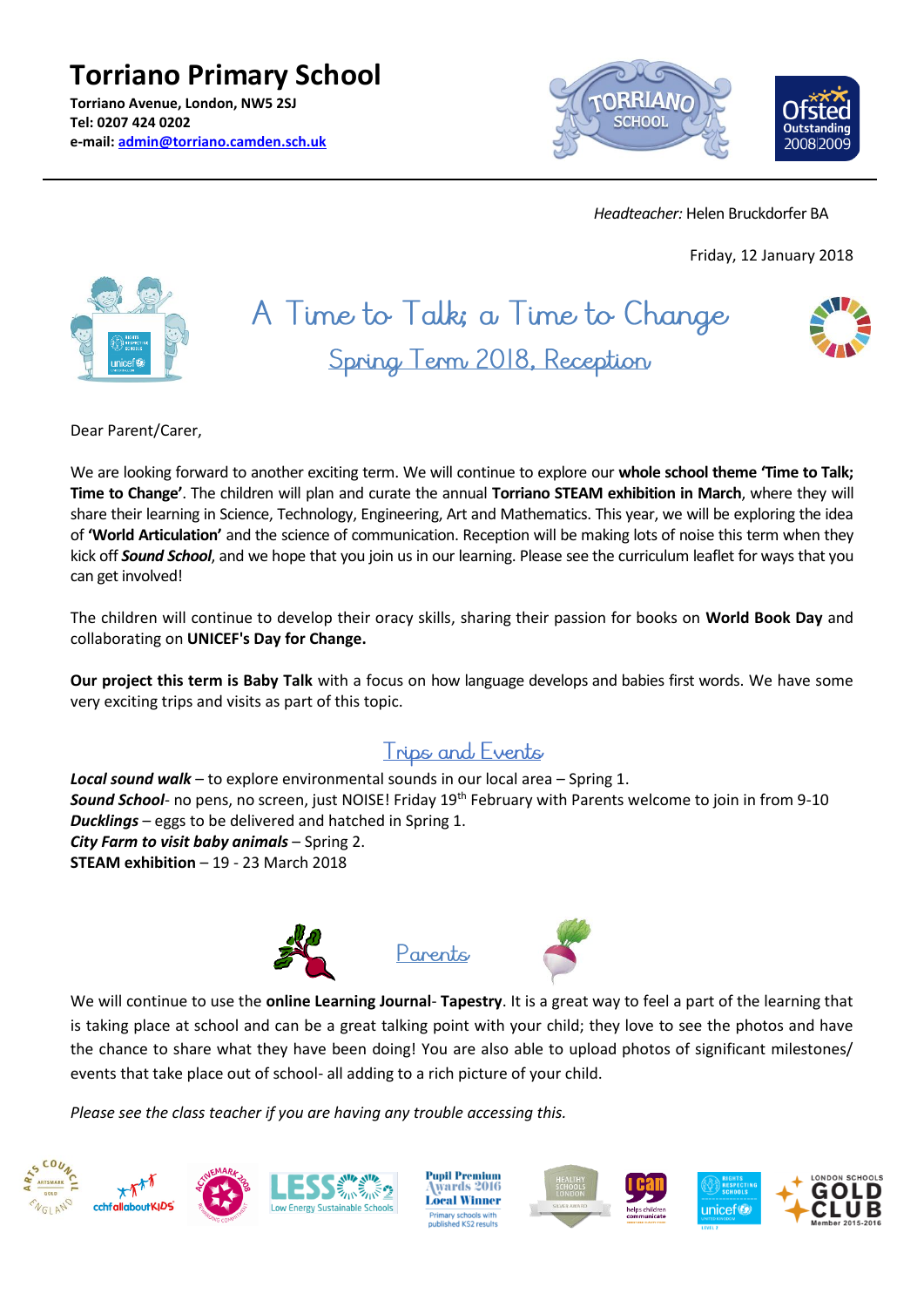Our **Learn Together** sessions will continue each **Friday morning** at the start of the day and last around 30 minutes. We hope that these sessions give you a valuable insight into the teaching and approaches that we use in class to support the children's learning at home. Please see below the schedule for sessions this term, so that you are able to choose the sessions you feel will be most beneficial to helping you support your child at home.

| Spring 1                    |                                                                | <b>Spring 2</b>               |                                                  |
|-----------------------------|----------------------------------------------------------------|-------------------------------|--------------------------------------------------|
| Friday 12 <sup>th</sup> Jan | Maths                                                          | Friday 23rd Feb               | Reading-Preparation for World<br><b>Book Day</b> |
| Friday 19 <sup>th</sup> Jan | Sound School- Parents welcome to<br>come and join in from 9-10 | Friday 2 <sup>nd</sup> March  | Writing                                          |
| Friday 26 <sup>th</sup> Jan | Writing                                                        | Friday 9 <sup>th</sup> March  | Maths                                            |
| Friday 2 <sup>nd</sup> Feb  | Reading                                                        | Friday 16 <sup>th</sup> March | Science                                          |
| Friday 9 <sup>th</sup> Feb  | Maths Parent Workshop with<br>Maths Lead Conor Loughney        | Friday 23rd March             | <b>STEAM Exhibition</b>                          |
| Friday 16 <sup>th</sup> Feb | Half term                                                      | Friday 30 <sup>th</sup> March | Easter holidays                                  |

We are always happy to listen to any concerns or questions you may have- the best time to speak to us is at the end of the day. Please find this term's curriculum leaflet attached with details on our **'Baby Talk'** project.



## Rights Respecting Children

 In class the children are rewarded for following the class charter and whole school values. For Reception the values are being Caring (looking after each other and ourselves), Respectful (looking after our classroom) and Curious (looking after our learning). Ask your children if you want to know more about they are rewarded in class.



## Attendance and Punctuality

We are continuing our focus on improving attendance and punctuality. Our morning sessions will start **at 9.05 a.m.** Please ensure your child is at school on time. The Beetroots and The Turnips hope to win the attendance award this term!







**Pupil Premium** wards 2016 **Local Winner** ry schools<br>hed KS2 re